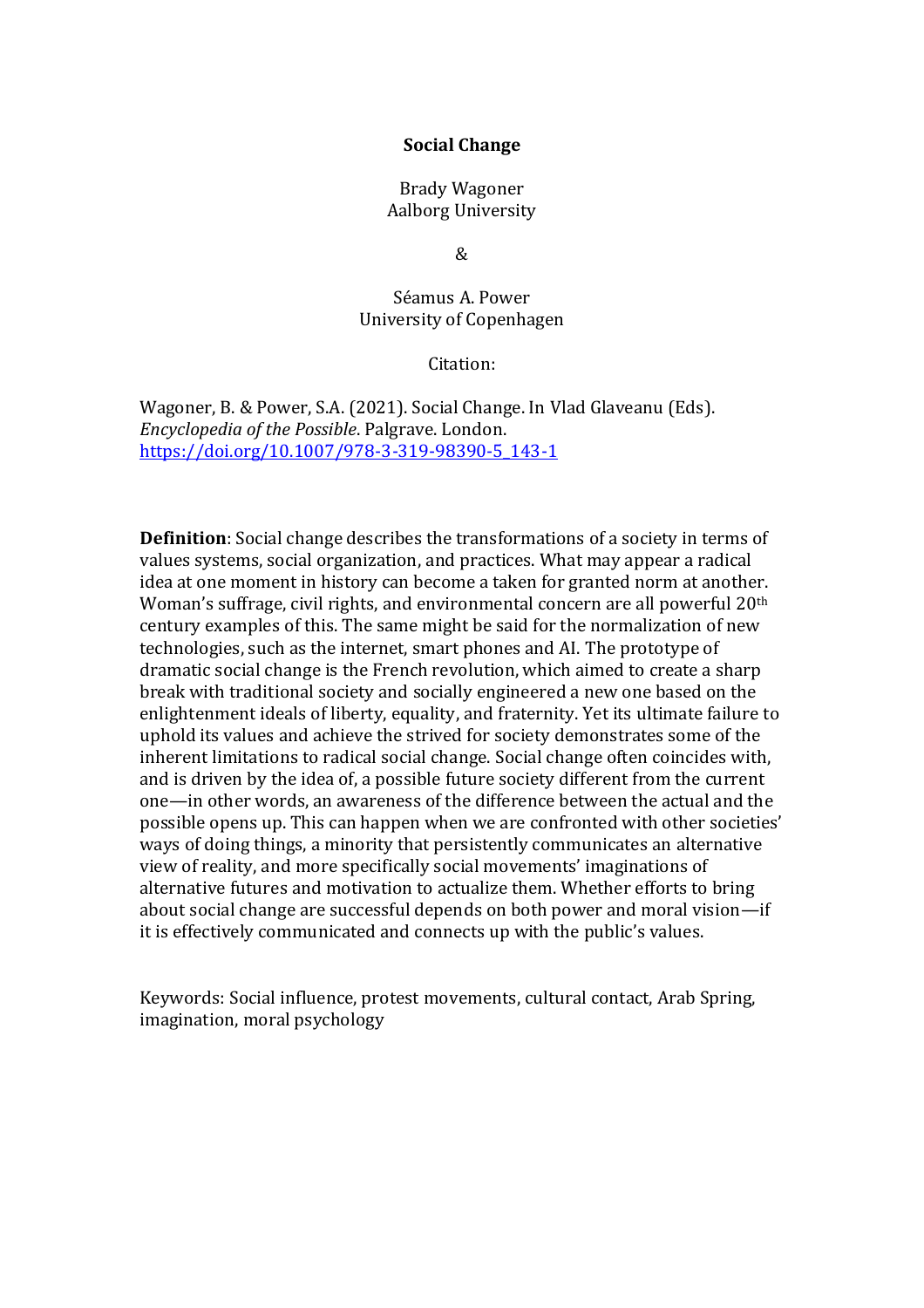#### **Contact drives change**

One of the most obvious drivers of social change is the contact of groups, especially those with vastly different ideas, values, practices, and technology. Such contact brings to the fore the *possibility* of other modes of believing and acting, as well as material artifacts and technology. The early 20th century school of anthropology called *diffusionism* (which included Rivers, Boas, and Bartlett) emphasized how most social changes were caused by the contact of cultures rather than internal developments within them. Ideas, practices and technologies tended to be taken over by different groups rather than invented anew (see Wagoner, 2017). However, in this process the new tends to be combined with the old, such that it is uniquely placed and adapted in each society. Furthermore, genuinely new ideas and practices can emerge from the synthesis of existing cultural forms. This is also visible in new developments in the arts and sciences within the same society (Bartlett, 1958).

As a result of these processes societies that are in regular contact with others tend to change at a faster pace. Icelandic language for example changed little over centuries because of its relative isolation from other societies—its modern form is much closer to Old Norse than other Scandinavian languages. At a macro level, Jared Diamond (1997) argues that one of the main reasons Columbus sailed to the Americas, and not the reverse, was that the geography of Eurasia provided regular fluid contact between groups, such that innovations in one could easily spread to others. He focuses principally on the diffusion of domesticated plants and animals, technology and germs, but the principle could just as easily be applied to ideas (he does consider the invention of writing).

The 'Colombian exchange' (of plants, animals and germs) that followed the 'discovery' of the Americans also opened up an imaginary world of possibilities. Stories of strange people that tattooed their face and ate human beings flourished, as did people's consciousness of belonging to a distinct culture among other possibilities (Anderson, 1983). Thus, the very contact with other groups can create *reflection* on a group's own belief system and practices, and in a sense relativize them (Shweder, 2017). This can occur by exposure and appropriation of new ideas or practices that develop or even enhance a group. Or, in contrast, it can also lead to reflection based on conflict with, or resistance to, new ideas and practices (Gillespie, 2008). In an increasingly globalized world these processes are accelerating (Geertz, 2012).

This perspective can also be applied to the interactions between groups in the same society. Great innovators are often great synthesizers across the knowledge bases of different groups. Furthermore, the relationship between scientific groups and the lay public has been identified by Moscovici (2000) as a particularly fertile site for the construction of new ideas. He analyzes how new scientific and technological discoveries are collectively elaborated by the public, enriching everyday language and feeding imagination of new possibilities. Moscovici's (1976/2009) classic study looked at how psychoanalysis entered the French public and provided new interpretations of everyday behaviours (e.g., repression, Freudian slip, unconscious), which were nonetheless constructed on the foundation of existing ideas (e.g., Catholic confession's 'talking cure'). To take another example, Einstein's theory of relativity has been generative not only for physics but also popular culture and many different fields of thought. In short,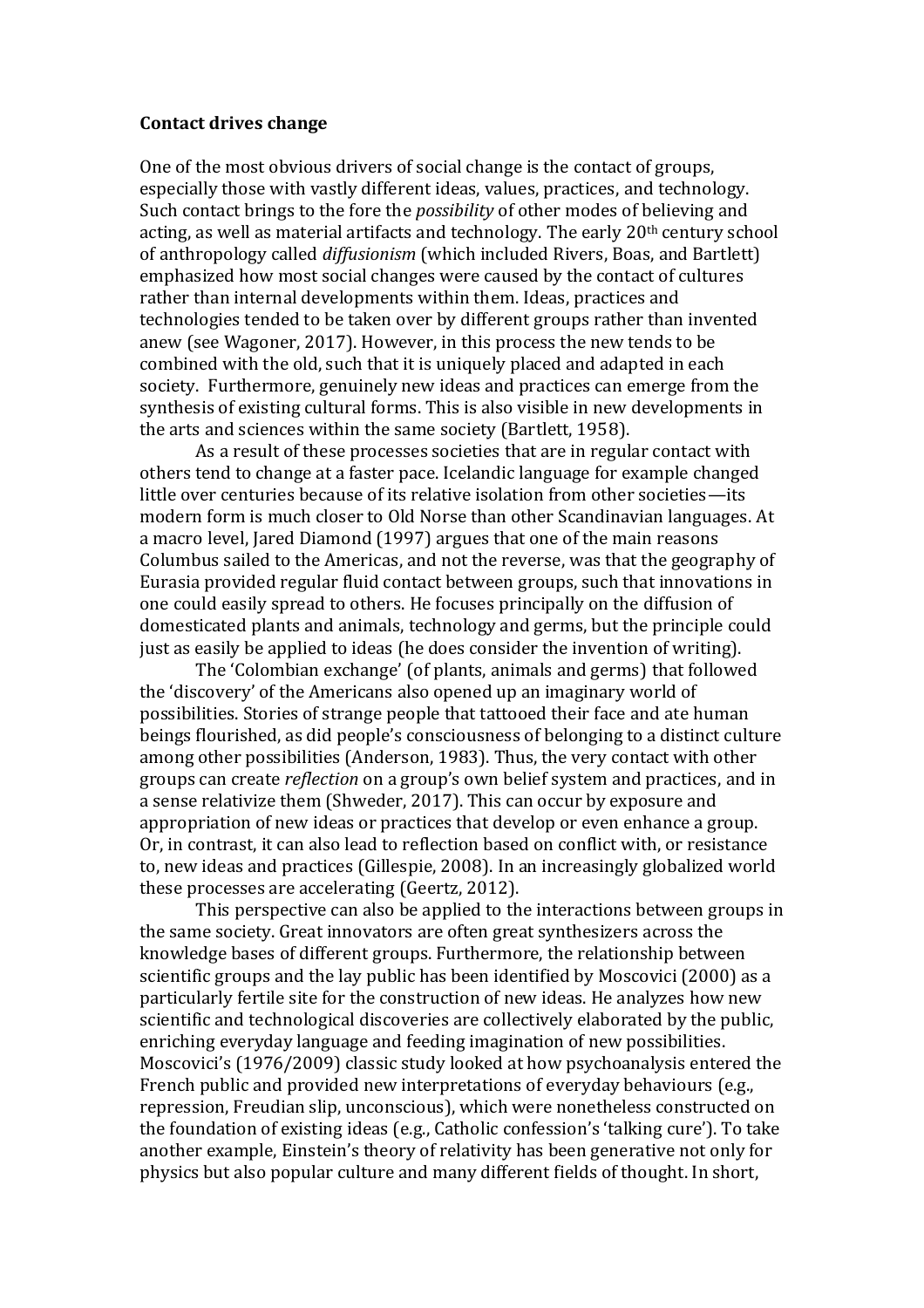contact of groups brings into stark relief the possibility of doing things otherwise and thus opens up culture to new developments and imaginations for the future.

## **Minority influence and social change**

Social change often occurs when people are confronted with an idea that ruptures their taken-for-granted assumptions about the world. Suddenly they become all too aware that things could be different. What was earlier unquestioned becomes simply one *possibility* among others, which can require a cognitive effort to re-establish stability. This happens when one encounters unfamiliar or novel ideas and practices but can also be deliberately employed by a minority in order to change the perspective of a majority. Most psychological research on social influence has a 'conformity bias' in that it focuses almost exclusively on how a majority suppresses a minority from publicly expressing their position, thereby sidelining the issue of how the minority can influence the majority, opening up the possibility for social change (Moscovici, 1976). In a famous experiment, Moscovici, Lage and Naffrechoux (1969) demonstrated that minorities could exert influence on a majority by consistently presenting a different perspective on reality. In their experiment, participants had to call out when colored slides were blue or green. The slides were unambiguously blue to most. However, in the experiment a confederate minority (which were 2 out of the 6 in the group) said green. 8% of the real participants began to do so as well.

Minority influence has a deep-seated and private character, in contrast to the public conformity that results from majority influence—in other words, it's about *conversion* rather than *compliance*. Central to this theory is the idea that a minority that communicates with a persistent, consistent and flexible 'behavioral style' creates a *tension* in people that are following the majority opinion. It causes them to look more closely at the minority's perspective, to try to see the world from their point of view. In other words, it can generate reflection on one's own position as being one among other *possibilities*. This tension becomes a 'conversion' through a latent, unconscious process, usually after a 'sleepy effect'. In this way, even an initial active resistance to an idea –as opposed to simply ignoring or outright dismissing it—can be productive of change. In Moscovici et al.'s (1969) original study, participants that called out green in the trials actually showed a *lesser* shift towards calling out green on a color spectrum when compared to those that did not. This can be explained in that by publicly calling out 'green' participants partially released the cognitive tension. Similar processes of intentional influence aimed at social change are often deliberately employed by protest movements.

# **Protest movements as catalysts for change**

One platform on which minorities extend the reach of their communication is through social movements. In particular, protests are a direct way of expressing civil discontent and creating imagery for social change in the form of slogans and pithy formulas. Protests are often triggered by immediate events in the present – comprehended within the collective memory of citizens – but are simultaneously informed by our imaginings of possible futures (Power, 2020b). For example, during a recent protest movement in Ireland people protested during a stark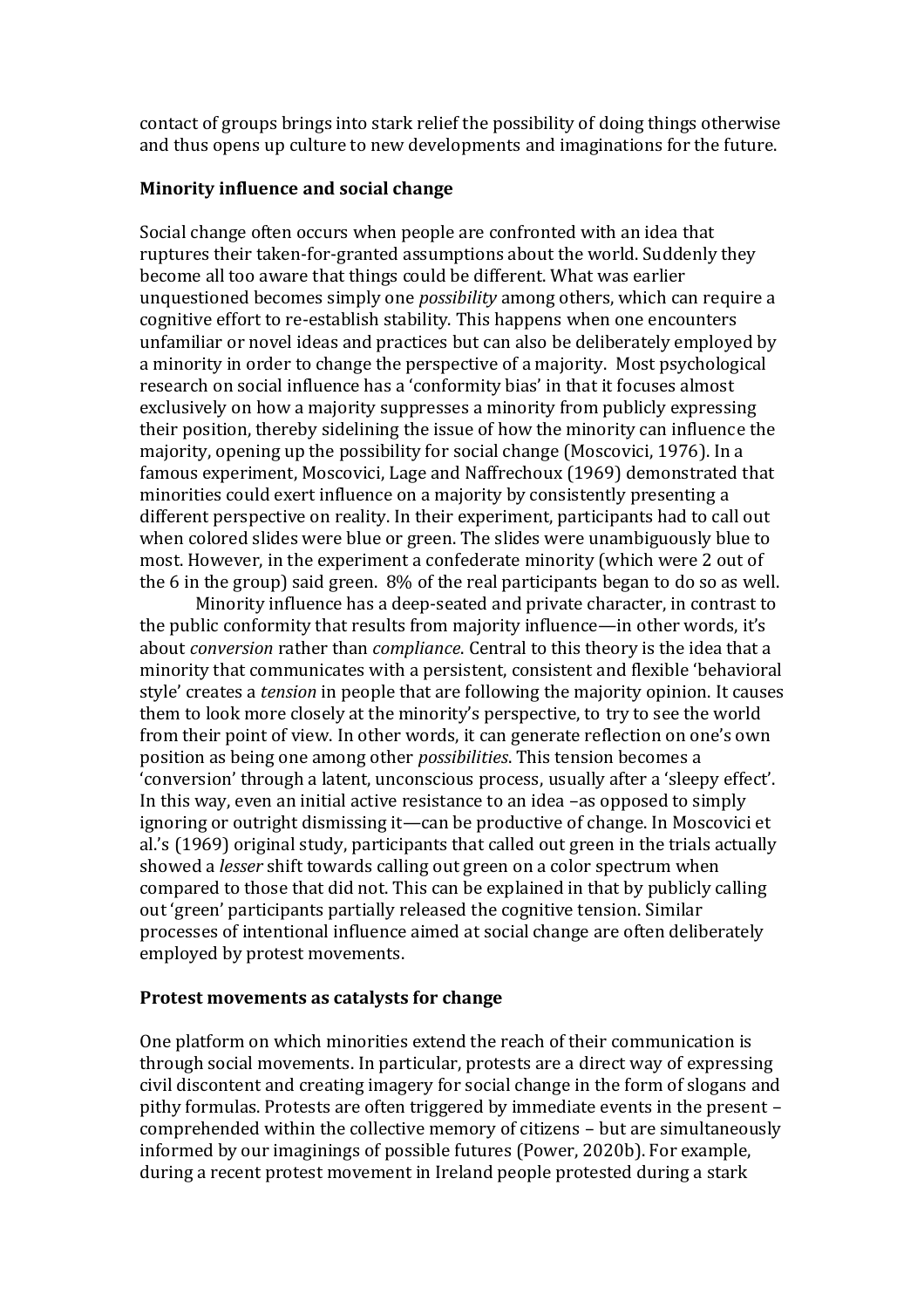economic recovery, following an economic recession, when a discrepancy between their expectations of the future did not align with their subjective reality—a timing that would be predicted by relative deprivation theory (Stouffer, et al, 1949; Power, et al, 2020).

The protest was proximately triggered by an introduction of a new charge on water which was seen by some members of Irish society to disproportionately impact working-class households. Similar dynamics can be seen in other protest movements, such as a gas tax triggering the yellow vests movement in France (Jetten, et al, 2020; Shultziner & Kornblit, 2020). Interviews with Irish protesters revealed they were demonstrating because of the charge on water, which was understood within the cultural and historical context of rising inequalities, but was also firmly grounded in people's imaginings of the future (Power, 2018b). Groups of Irish citizens imagined an economic recovery that was relatively equal but this possible world did not manifest which lead to a prolonged social movement and ultimately resulted in the abolishment of the water charge (Power, 2018a). One reason for the demonstrable success of this social movement – from the point of view of those who protested- was the prolonged nature of the protest coupled with consistent messages and general widespread support for the clear cause. Another reason is that water acted as a concrete symbol from which to orientate a protest movement (Awad & Wagoner, 2018). Moreover, the irony of having to pay for water in a small island, covered in lakes and rivers, where it frequently rains, was not lost on the demonstrators.

Similarly, the Arab Spring was triggered by the self-immolation of the street vendor Mohammad Bouazizi, who's cart and therefore livelihood was confiscated by a corrupt police officer when he would not give a bribe. The story resonated with a wider public that was experiencing economic inequalities, corruption, and a shared imagination of the perennial continuation of these problems (Awad & Wagoner, 2020). It set off widespread social movements against a continuation of an unfair, corrupt and unequal status quo across the Middle East. Its results, however, have been mixed. Tunisia saw some democratic reforms, while a brief period of meaningful democratic change in Egypt was followed by an even harsher dictatorship than before. This can be explained by a discrepancy between the rate of political change being incongruent with deeper levels of psychological change amongst citizens (Moghaddam & Hendricks, 2020). In Syria, the Arab Spring culminated in a civil war between the government and those fractured groups who oppose them. The backing of both sides by international allies plunged the countries into a decade long conflict, with scores dead, lives altered, and mass migration of those seeking asylum and refuge. Imaginations of possible futures are not real, but their consequences are (Zittoun & Gillespie, 2015). We also see the gap between the *possible* and its actualization here; reaching the possible is by no means inevitable. Following democratic revolutions societies typically fall back into dictatorship, and even established democracies tend to 'commit suicide' in the long run to quote John Adams (Moghaddam, 2016).

Finally, dystopian imaginings of possible future worlds also motivate protest movements in different domains. This has long been the case with regard to the environmental movement (Harré, Brockmeier & Mühlhäusler, 1999). The recent youth-led protest movement "#FridaysForFuture" was triggered by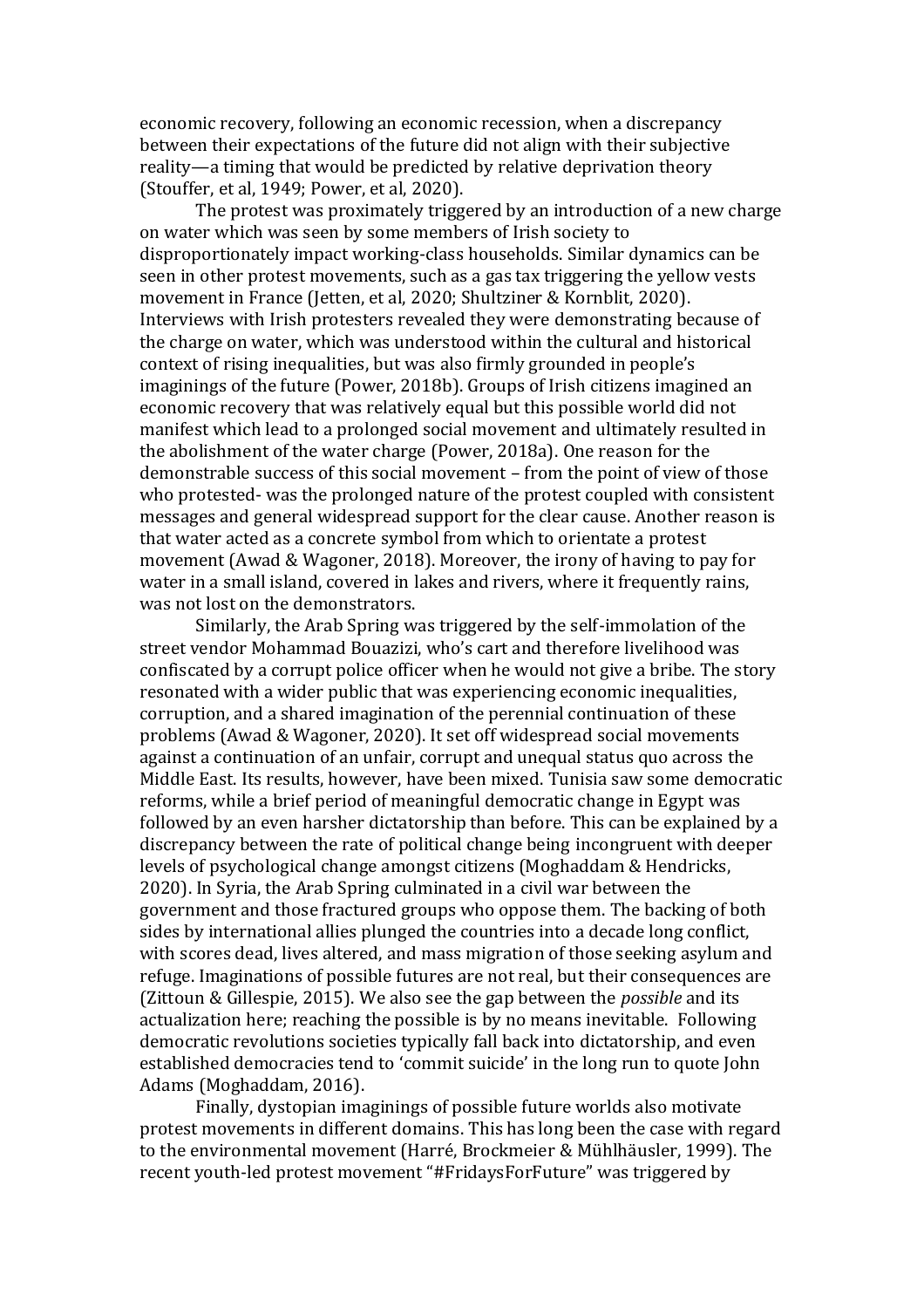activist Greta Thunberg protest outside Swedish parliament who was dismayed against political inaction to mitigate climate change. This environmental movement spread globally. In neighboring Norway, for example, multi-method research with high-school demonstrators suggests that a violation of shared visions for these youths' future motivated protest in the present to enact impactful socio-political change to curb disastrous climate change and to preserve their preferred possible future (Skauge, Haugestad, Kunst, & Power, in press). Like #FridaysForFuture, Extinction Rebellion and Sunrise Movements have also used apocalyptic imagery of the future and story scripts to press for action. Protestors stage 'die ins' and other means of enacting dystopian futures to fuel the collective imagination for these impending threats. Like the Irish water tax, these devices help to condense complex and dynamic processes into relatable symbols (Awad & Wagoner, 2020).

#### **Problems and paradoxes of the possible**

The Arab Spring reveal problems and paradoxes with imaginings of possible futures. First, there are as many possible futures as there are people to imagine them. Making manifest possible futures brings into focus issues concerned with power and representation: who gets to communicate possible worlds? Who has the power to create these possible worlds? Leaders have long known the destabilizing power of alternative ideas for the future. Retaining control is partly a matter of claiming exclusive rights to a narrative for the future. Second, the Arab Spring focused attention on morality and possible worlds. Imagining possible futures opens up space for how future societies *could* be in a descriptive sense. But how these societies *should* be, from a normative perspective, creates problems and paradoxes as well as possibilities.

Reducing economic inequalities, having fairer and less corrupt societies, and ensuring sustainable environments are worthy goals from a progressive point of view. Complexities arise when one comprehends the moral dilemmas, power dynamics, and resistance to forces advocating for these forms of social change. First, is it morally permissible to break the law to create social change? Second, we know people can protest to create social change, but how do authorities respond to demands for social change (Cornish, 2012; Power, 2020a)? And third, when certain individuals and social groups achieve social change that benefits them, to what extent do they advocate for social change that benefits others and to what extent do they now maintain the status quo?

Answers to these three questions lie within the moral domain. Moral pluralism – the heterogeneity of normative viewpoints – defines the splintering of possible worlds (Gray, 2020). In response to the first question above, based on moral viewpoints, breaking the law is morally permissible if the law is deemed unfair, unjust, or illegitimate. Young Egyptians disobeying government laws to protest against the dictatorship is one example. Second, given moral orientations, Egyptians demonstrated on the street to help create space for, and make manifest, a fairer, more just and equal, Egyptian society congruent with how they think it should be. However, this possible world contrasted sharply with those in power who valued the moral, social, and economic order in which they enjoyed the benefits of power. Egyptian protesters were met with harsh military reprisals when they took to the streets. The conflict can be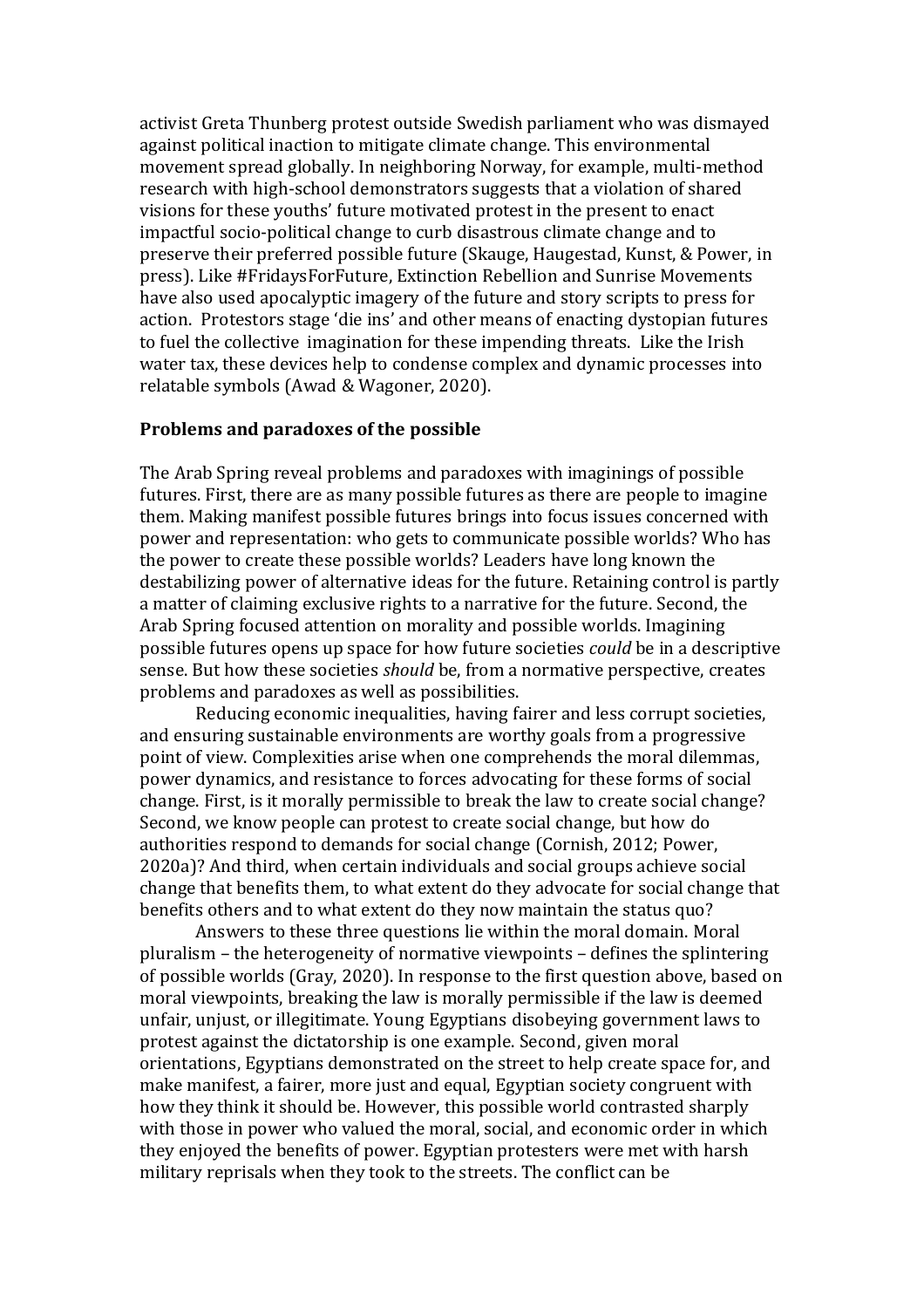conceptualized as a clash of moral visions for possible futures. The manifestation of these moral clashes as an open conflict creates the potential for democratic change and the creation of more inclusive and equal societies because the hegemonic power of dictatorial government is challenged which creates the potential for imagining beyond current regimes and to realize these imaginings.

Finally, once social change has occurred for one group (e.g. a law or policy has been introduced that legitimatizes the way of life, or cultural practices of a group, or creates more inclusive, fairer, or more equal societies), whether this group continues to advocate for more social change to extend policies, protections, and possibilities for living the good life for other minorities can also be conceptualized within the moral domain. Achieving social change can fulfill one's moral imagination: possible future worlds have become realities. But social change can also illustrate the limits of one's moral imagination of the possible. Alternative futures can be seen as impossible and therefore not worth striving for. Social change may be followed by the maintenance of the status quo to protect the fruits of this change rather than advocating for new forms of system challenging behaviors. At this point social changes are well-embedded in cultural practices and serve to stable social life against further change.

The generation of social change through protest is rife with problems, paradoxes, but also possibilities. Sculpting future worlds is steeped in issues concerned with morality, power, and representation of others. What is considered to be social change to create a more moral society can be considered immoral by another group. If you have a moral view that values globalism, marked by global trade, open borders and the free-flow of people, and expansive civil liberties, then you are undoubtedly concerned the populist turn against these in recent years. If you have a moral worldview that values nationalism, then one welcomes these protectionist and conservative policies. The recent populist turn illustrates how democracies such as the USA can slide towards dictatorships (Moghaddam, 2019).

## **Conclusion**

Social change can occur through cultural contact, minority influence, and social movements. These processes create space for the possibility of future societies. But social change is not always social progress and the notion of progress itself is inherently bound up with different moral visions. There is no inevitable march towards actualizing the possibilities of Enlightenment values (Shweder, 1991). And what is considered social progress from one perspective can be deemed social regression from another perspective. One way to conceptualize these problems of the possible is to comprehend these conflicting divergences through a moral domain. In globalized societies, characterized by cultural and moral splintering, imaginings of how societies could and should be, create space for multiple possibilities. However, social change is often, though not exclusively, dictated by those with power and resources to define the narrative trajectories of these possible worlds. Yet despite the complex challenges faced by those striving for more utopian imaginings of current societies, social change can lead to social progress. Democratic, tolerant, sustainable, inclusive, and equitable societies can be developed from mundane to radical social change.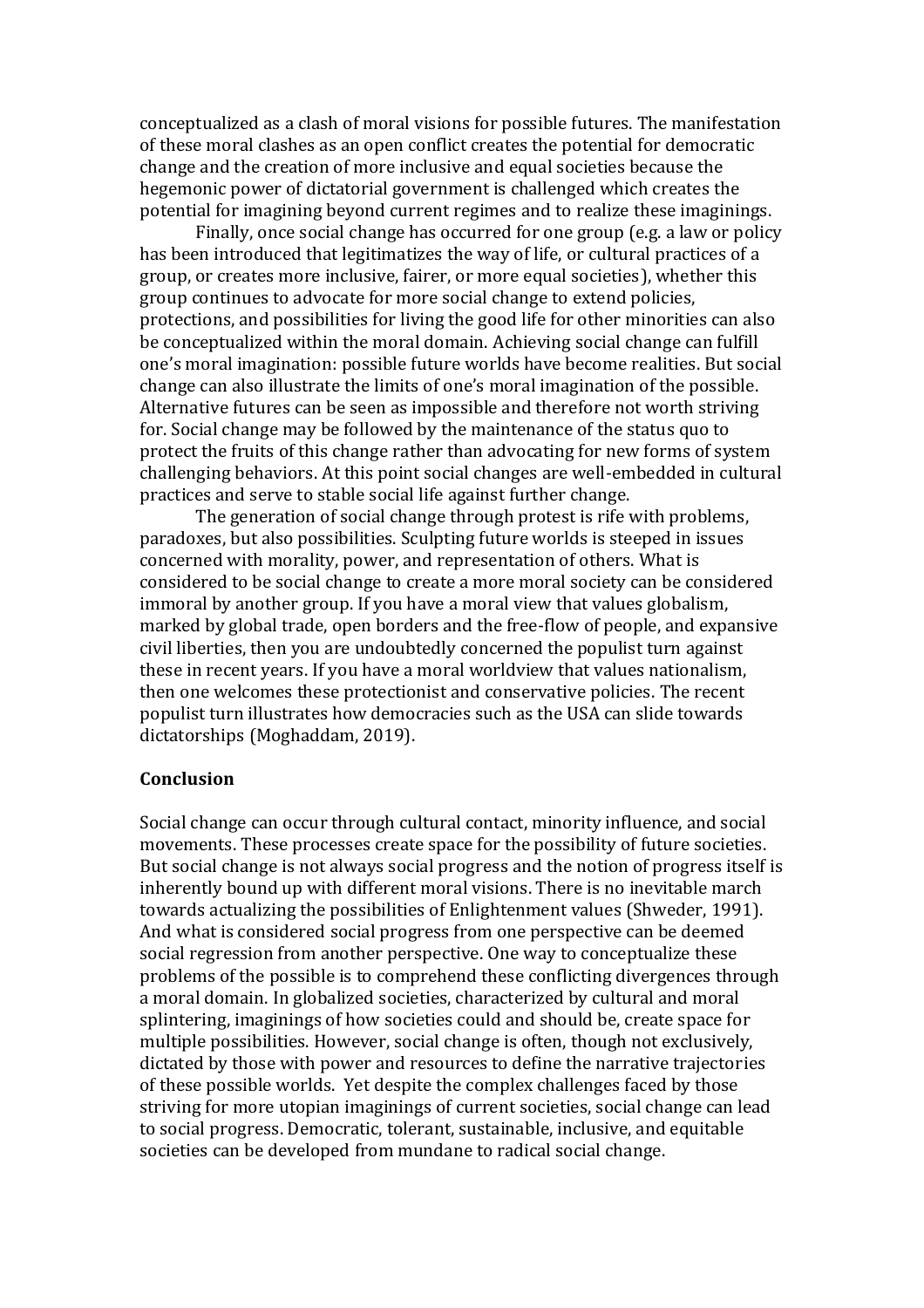#### **References**

Anderson, B. (1983). *Imagined Communities*. London: Verso.

- Awad, S. H. & Wagoner, B. (2018). Constructing symbols of inequality. *Current Anthropology*, 59, 6.
- Awad, S.H. & Wagoner, B. (2020). Protest symbols. *Current Opinion in Psychology*, 35, 98-102.
- Bartlett, F.C. (1923). *Psychology and Primitive Culture.* Cambridge, UK: Cambridge University Press.
- Bartlett, F.C. (1958). *Thinking: An experimental and social study*. London: George Allen & Unwin Ltd.
- Cornish, F. (2012). Collectives may protest: But how do authorities respond. *Culture and social change: Transforming society through the power of ideas*, 30-52.
- Diamond, J. (1997). *Guns, Germs, and Steel: The Fates of Human Societies*. W.W. Norton & Company
- Geertz, C. (2012). *Available light: Anthropological reflections on philosophical topics*. Princeton University Press.
- Gillespie, A. (2008). Social representations, alternative representations and semantic barriers. *Journal for the theory of social behaviour*, *38*(4), 375- 391.
- Gray, J. (2020). *Isaiah Berlin*. Princeton University Press.
- Harré, R. Brockmeier, J and Mühlhäusler, P. (1999). *Greenspeak: A study of environmental discourse.* CA: Sage Publications
- Jetten, J., Mols, F., Selvanathan, H. P: How Economic Inequality Fuels the Rise and Persistence of the Yellow Vest Movement. *Int. Rev. Soc. Psychol* 2020, 33(1).

Moghaddam, F.M. (2016). *The psychology of democracy.* American Psychological Association.

- Moghaddam, F. M. (2019). *Threat to democracy: The appeal of authoritarianism in an age of uncertainty.* American Psychological Association.
- Moghaddam, F. M., & Hendricks, M. J. (2020). The psychology of revolution. *Current opinion in psychology*, *35*, 7-11.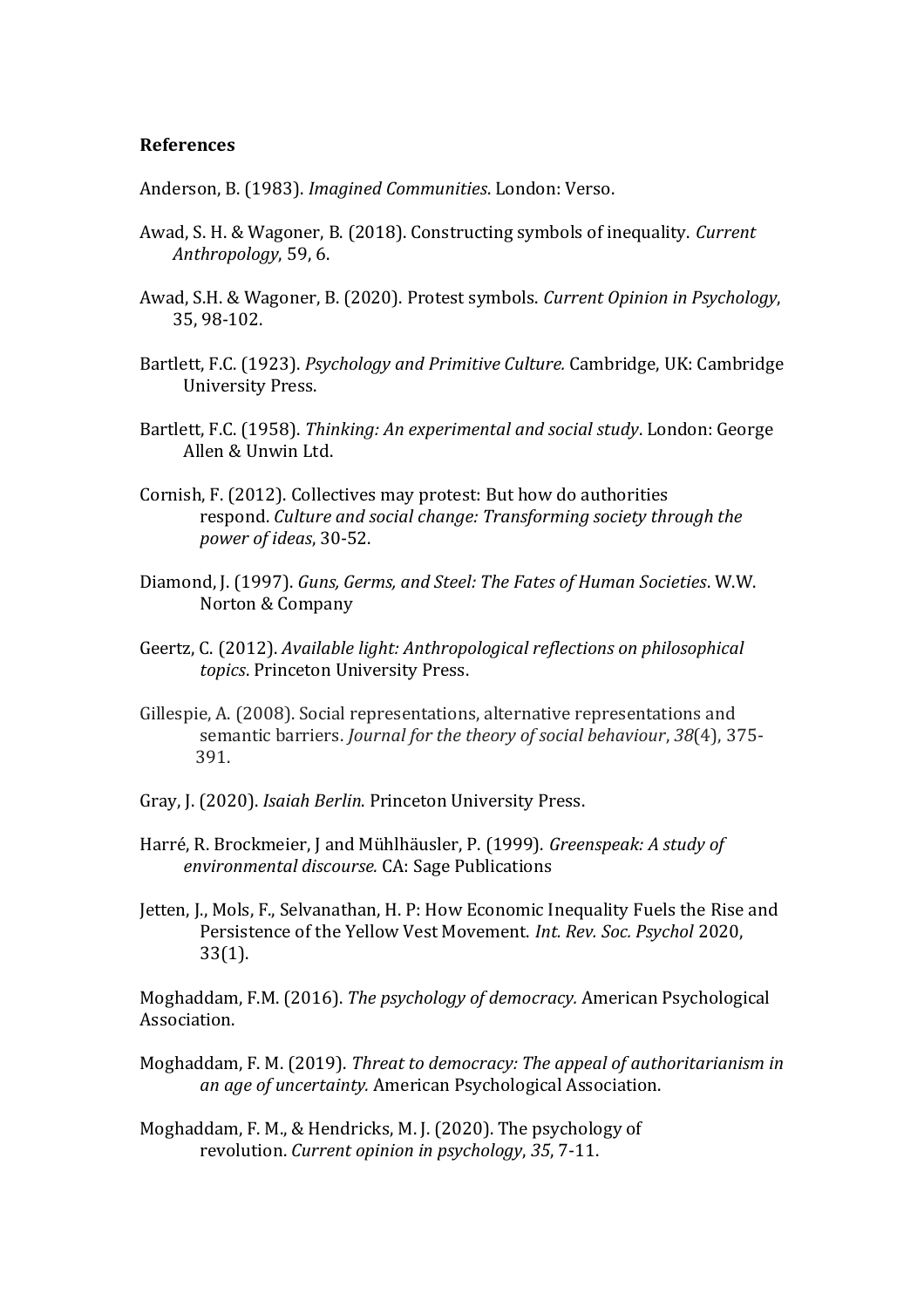Moscovici, S. (1976). *Social Influence and Social Change*. London: Academic Press.

- Moscovici, S. (1976/2008). *Psychoanalysis: Its image and its public*. Cambridge: Polity.
- Moscovici, S. (2000). *Social Representations: Explorations in Social Psychology*. Cambridge, UK: Polity.
- Moscovici, S. Lage, E. & Naffrechoux, M. (1969). Influence of a Consistent Minority on the Responses of a Majority in a Color Perception Task. *Sociometry,* 32, 365-380.
- Power, S.A. (2018a). Remembering and Imagining in Human Development: Fairness and Social Movements in Ireland. In Constance de Saint-Laurent, Sandra Obradovic, and Kevin Carriere (Eds). *Imagining Collective Futures: Perspectives from Social, Cultural and Political Psychology* (pp. 221 – 235). Palgrave Macmillan: UK.
- Power, S.A. (2018b). The Deprivation Protest Paradox: How the perception of unfair economic inequality leads to civic unrest. *Current Anthropology.* 59, (6), 765 - 789.
- Power, S.A. (2020a). The psychology rallies, riots, and revolutions. *Current Opinion in Psychology*. 35, v-x.
- Power, S. A. (2020). Why a richer world will have more civic discontent: The Infinity Theory of Social Movements. *Review of General Psychology*, *24*(2), 118-133.
- Power, S. A., Madsen, T., & Morton, T. A. (2020). Relative Deprivation and Revolt: Current and Future Directions. Current Opinion in Psychology, 35, 119 – 124.
- Shultziner, D., & Kornblit, I. S. (2020, June). French Yellow Vests (Gilets Jaunes): Similarities and Differences With Occupy Movements. In *Sociological Forum* (Vol. 35, No. 2, pp. 535-542).
- Shweder, R. A. (2017). The risky cartography of drawing moral maps: With special reference to economic inequality and sex selective abortion. In J. Cassaniti & U. Menon (Eds.), *Universalism without the uniformity: Explorations in mind and culture* (pp. 280–305). University of Chicago Press.
- Shweder, R. (1991). *Thinking through Culture: Expeditions in Cultural Psychology*. Cambridge, M.A.: Harvard.
- Skauge, A., Haugestad, C. Kunst, J., and Power, S.A. (in press). A mixed-methods socio-cultural psychological investigation of the #FridaysForFuture youth environmentalist movement in Norway.